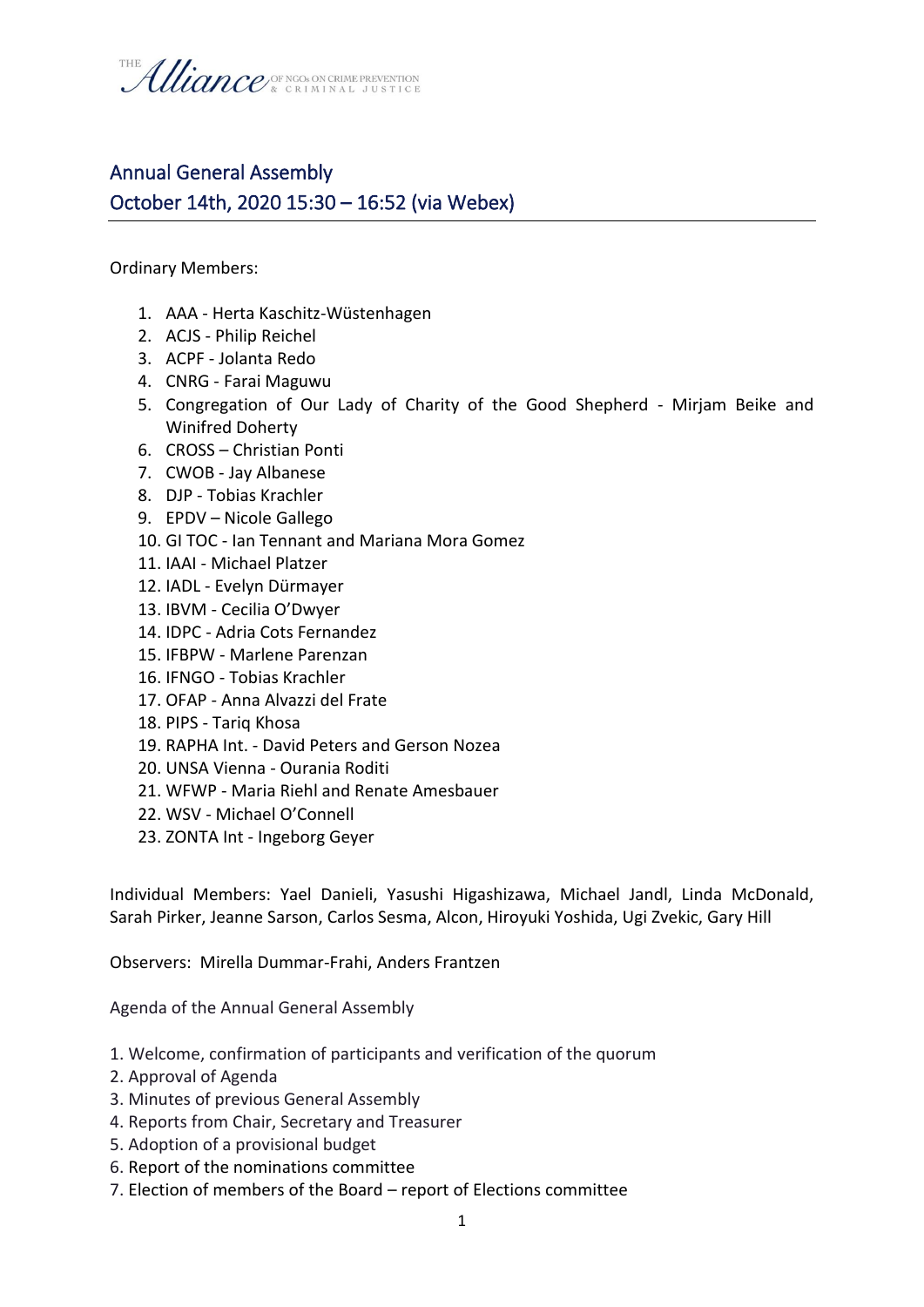## Uliance/ SE NGOS ON CRIME PREVENTION

## 8. Appointment of Auditors

- 9. Discussion and adoption of resolutions:
	- a. Modification of article 2.5 of the Bylaws
	- b. Nomination of honorary members (art 4.2.3 of the Statutes)

10. AOB

- 1. The Annual General Assembly was entirely held via Webex, facilitated by the Secretary of the Alliance, Tobias Krachler. The Chair, Anna Alvazzi del Frate, welcomed the participants, while the Treasurer, Ingeborg Geyer confirmed the accreditation and verified the quorum which was met at 15:40 Vienna time with 19 Ordinary Members.
- 2. The Chair introduced the Agenda, which was approved by consensus.
- 3. The Chair introduced the minutes of the Extraordinary General Assembly held on 20 May 2020, which were approved by consensus.
- *4. The Chair reported on the activities of Alliance since the previous General Assembly, which took place on 20 May. Due to social distancing measures, in the period between May and October activities – with very few exceptions – took place in a remote format, including Board meetings and monthly meetings with members. The Alliance participated in UN events (Beijing +25; UNCAC briefing for NGOs; Intersessional meetings of UNCAC COSP and CCPCJ; 10th session of COP UNTOC). The Alliance is carefully monitoring progress regarding the Kyoto Crime Congress, which has been postponed to March 2021, with the aim to secure a strong and equal participation of civil society in the forthcoming Congress. Simultaneously, the Alliance focuses on guaranteeing adequate support to specific initiatives of member organizations. Amongst these, the Alliance collaborated with the Coalition of Faithbased Organizations in a series of event covering a variety of topics; it participates in the organization of a Summit on domestic violence to be held in November; it continues to support and amplify initiatives from the UNODC Civil Society Team such as the online trainings on the implementation and review of the UNTOC (SE4U). Meanwhile, the Alliance keeps on working jointly with other Vienna-based umbrella organizations such as the UNCAC Coalition and the NGO Committee on Drugs. All these activities increased the Alliance's presence and visibility in a variety of sectors. The next GA will represent the closure of the first cycle of the Alliance. It will then be possible to review and assess the work done and the achievements of the current Board.*

The Secretary reported on the activities of the Secretariat, the development and ongoing improvement of the website, the social media activities, and future technical developments. The Alliance currently operates 8 different email accounts, a YouTube channel, as well as a Twitter and a Flickr account. Twenty-six WebEx meetings were organized with a total of over 660 minutes of meetings, including 9 informal meetings. The Alliance co-sponsored 7 events, and supported members to advertise 27 events and news articles on its website. The website is constantly updated: Members can not only find important documents, such as the statutes and bylaws,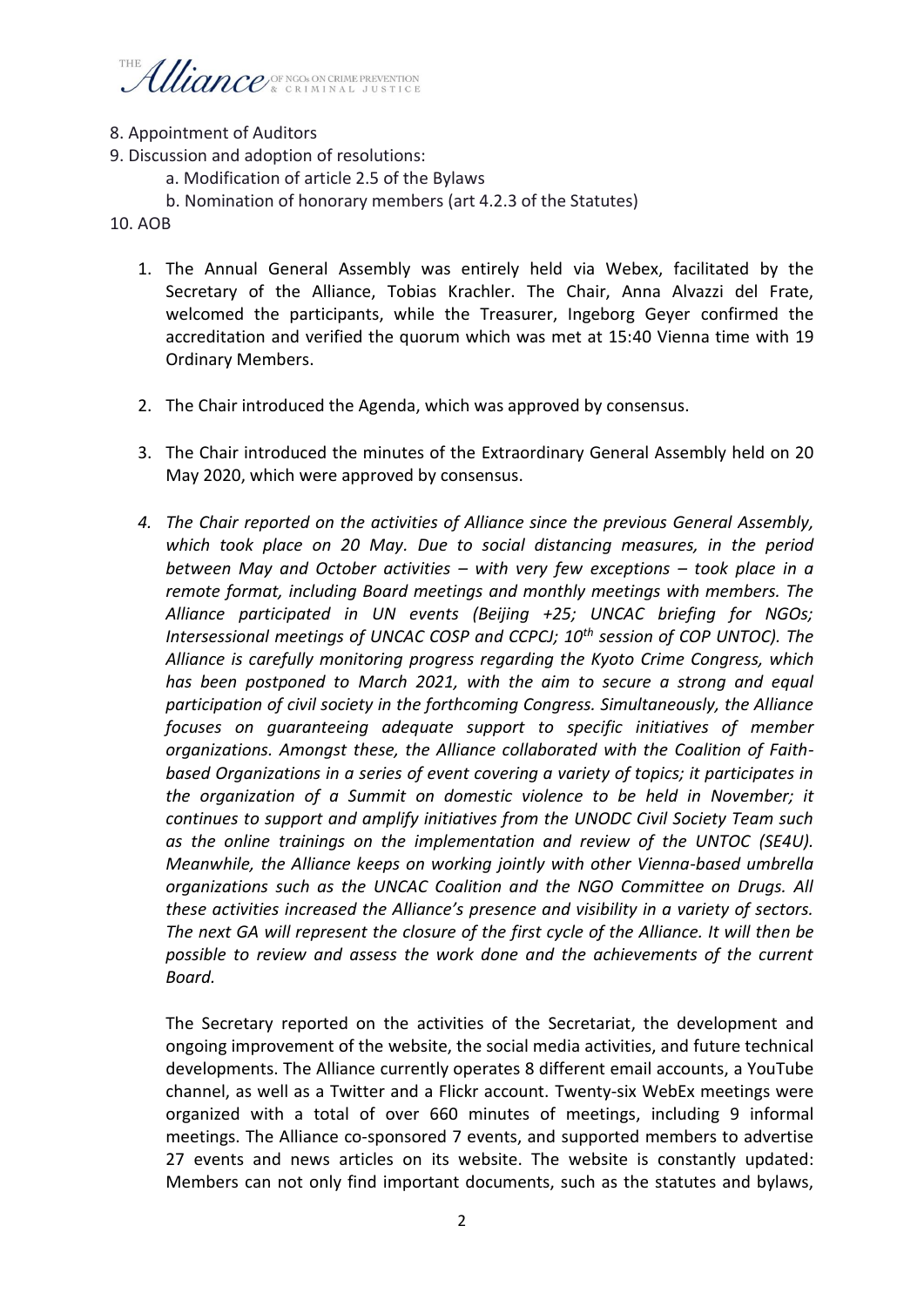on the website but also share and promote news, articles, and events. A new gallery has been added with pictures. News and information from the UNODC are also shared for easy access to the members. The Twitter account is very active. The YouTube channel was inaugurated with the live streaming of the GA.

*The Treasurer reported on the financial and membership activities of the Alliance. She presented a report on the Alliance's 2020 Budget as outlined in the attached documents, comparing the proposed budget with the realized income and expenditures. Up to September 24, 2020 the total income corresponded to € 2,804.81, including a deposit of € 380 from the Chair, which initially covered the Alliance's bank fees. The expenses were in total 4051,81. The amount for website development increased the estimated expenses, with the total website expenditure amounting to € 2,380. The current balance of the bank account is of € 931.55. The total deficit of the 2020 budget will be of € 800 by the end of the fiscal year. The 2021 Budget will be calculated based on these budget details. As no auditors were yet appointed in the previous GA, the audited report will have to be approved in the forthcoming GA.* 

The reports of the Chair, Secretary and Treasurer were approved.

- 5. The Treasurer introduced the provisional budget, which was approved.
- 6. The report of the nominations committee was presented by Marlene Parenzan and was approved.
- 7. The elections committee presented the results of the election. Out of the 37 Ordinary Members who could vote, 29 voted. For the position of Vice-Chair, Jay Albanese (CWOB) received 23 votes and Olivia Rope (PRI) received 22 votes. For the position of Member of the Board, Mirjam Beike (Congregation of Our Lady of Charity of the Good Shepherd) received 20 votes, Tariq Khosa (PIPS) received 20 votes, and Farai Maguwu (CNRG) received 18 votes.
- 8. The treasurer introduced Maria Riehl and Michael Jandl for appointment as auditors. The General Assembly approved.
- 9. a. The Treasurer introduced the resolution on article 2.5 of the bylaws, which was approved.

b. The Chair introduced the resolution on honorary members. The General Assembly approved and welcomed Yael Danieli, Christian Kuhn, Karen Judd Smith, Marlene Parenzan and Michael Platzer as honorary members.

## 10. AOB:

Several Members shared updates and information on upcoming events and took note that updates on the Crime Congress will only be available in December (the 29<sup>th</sup>) session of the CCPCJ will be on 3-4 December). There were questions about the